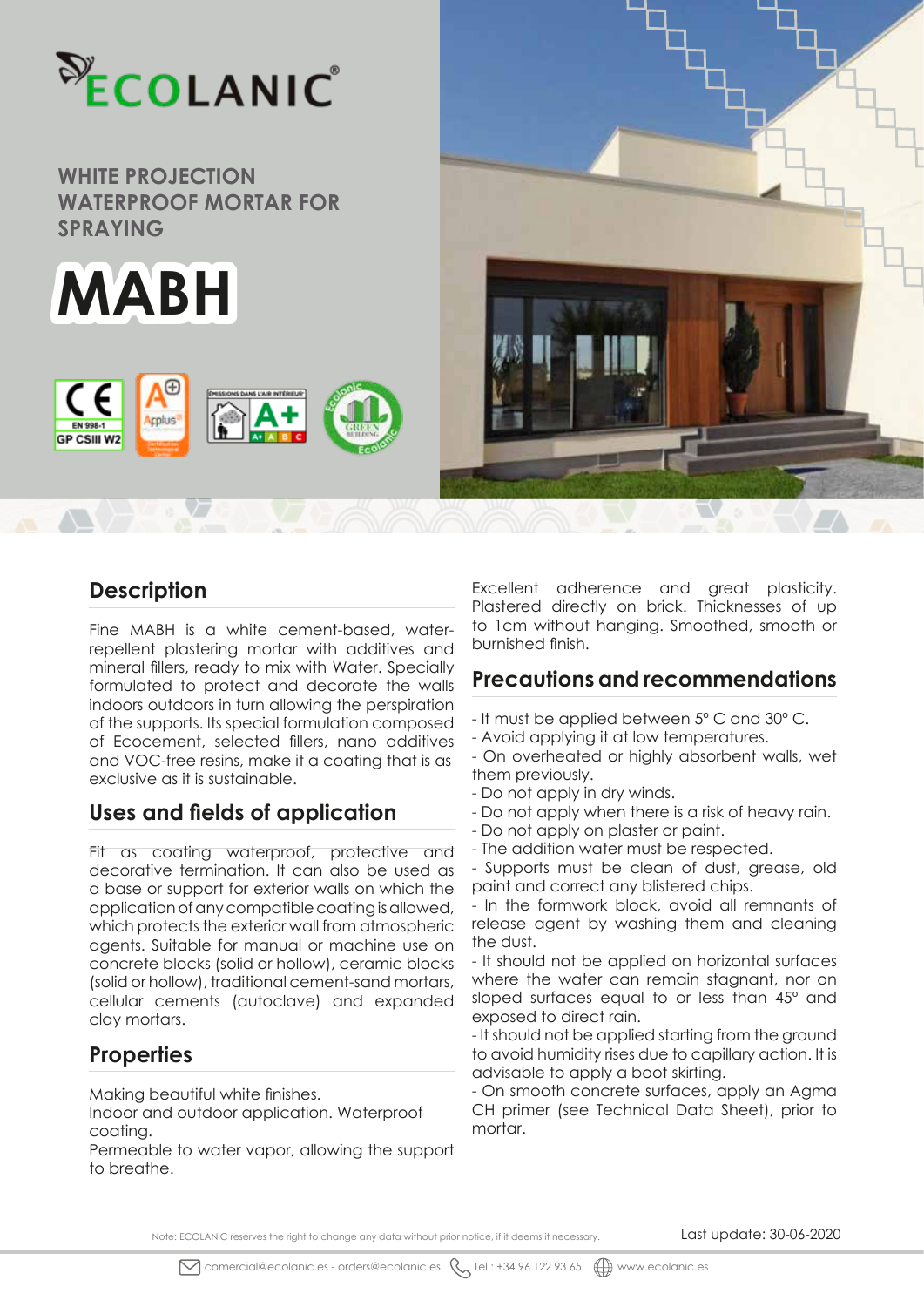



# **Consumption**

Approximately 1.4 kg of powder per m2 and mm of thickness.

### **Presentation**

It comes in 25kg bags. Pallet of 50 units. Total 1250 kg.



**MABH**

### **APPLICATION RULES**

### **Interior and exterior supports**

- Concrete blocks (solid or hollow),
- Ceramic blocks (solid or hollow),
- Traditional cement-sand mortars,
- Cellular cements (autoclave),
- Expanded clay mortars,
- Other supports (consult).

### **Preparation of the support**

- The supports, both ceramic, concrete and mortar plastering, must be flat, stable and resistant.

- Remove all traces of dirt, dust and remnants of release agents, organic products, etc.

- In singular points where there is a risk of cracking, arm the mortar with PAVINET fiberglass mesh.

- In strong heat and dry wind, pre-moisten the substrate and wet the applied mortar after 24 hours.

- On highly absorbent substrates, pre-moisten the substrate (without saturating it), and if necessary apply Agma CH (see Technical Data Sheet), as an adherent bridge and absorption regulator.

- On slightly porous substrates, apply a Displex Bridge primer (see Technical Data Sheet) or improve roughness by mechanical means.

- Do not apply on plaster or paint.



*Moisten support*

Note: ECOLANIC reserves the right to change any data without prior notice, if it deems it necessary. Last update: 30-06-2020

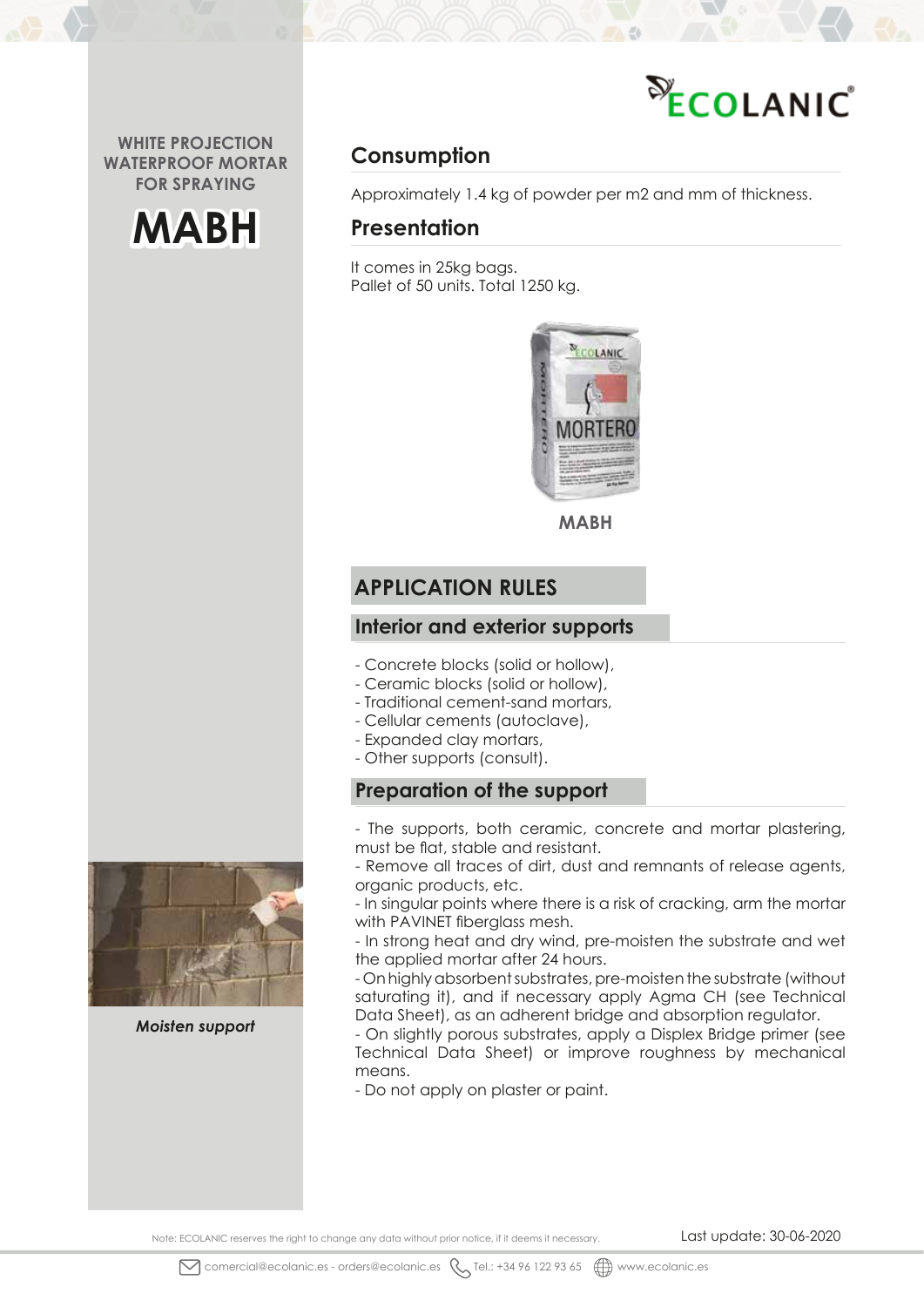



### **APPLICATION RULES**

### **Product preparation**

Add ± 5.75 l per 25 kg bag (± 23%) of water and mix manually or mechanically until

achieving a homogeneous, lump-free and workable consistency.

### **Application**

Extend the product manually with a metal trowel or mechanically with a spraying machine, leaving a maximum thickness of 10 mm per layer up to a maximum application of 20 mm, and adjust it to regulate the thickness and smooth the surface. If working in two coats, apply fresh on fresh or leave 6 to 12 hours in the application between coats. Once the product has lost a large part of water (after approximately 5-6 hours depending on thickness and drying conditions), and has begun to take on consistency, rub the surface with a fratás.

#### **Work meetings**

- The structural joints (expansion joints) of the building must be respected.

- The cutting on site (joints) must be carried out according to the surface that the workforce can master without interruptions, eliminating unnecessary joints (approx. 15 m2), and obtaining good finishes.

- The recommended distances between joints are:
- Vertical strip (joint) between two horizontal scales, approx. 2.2 m.
- Horizontal strip between two vertical scales, approx. 7 m.
- Placement of Baretas:
	- 1) Spread the product on a 5 cm band. wide, with a thickness of 10 mm.
	- 2) When the pasta is tender, the baretas are introduced.
	- 3) Once the work is finished, the scales are removed.







MABH mix MABH application MABH tiling

Note: ECOLANIC reserves the right to change any data without prior notice, if it deems it necessary. Last update: 30-06-2020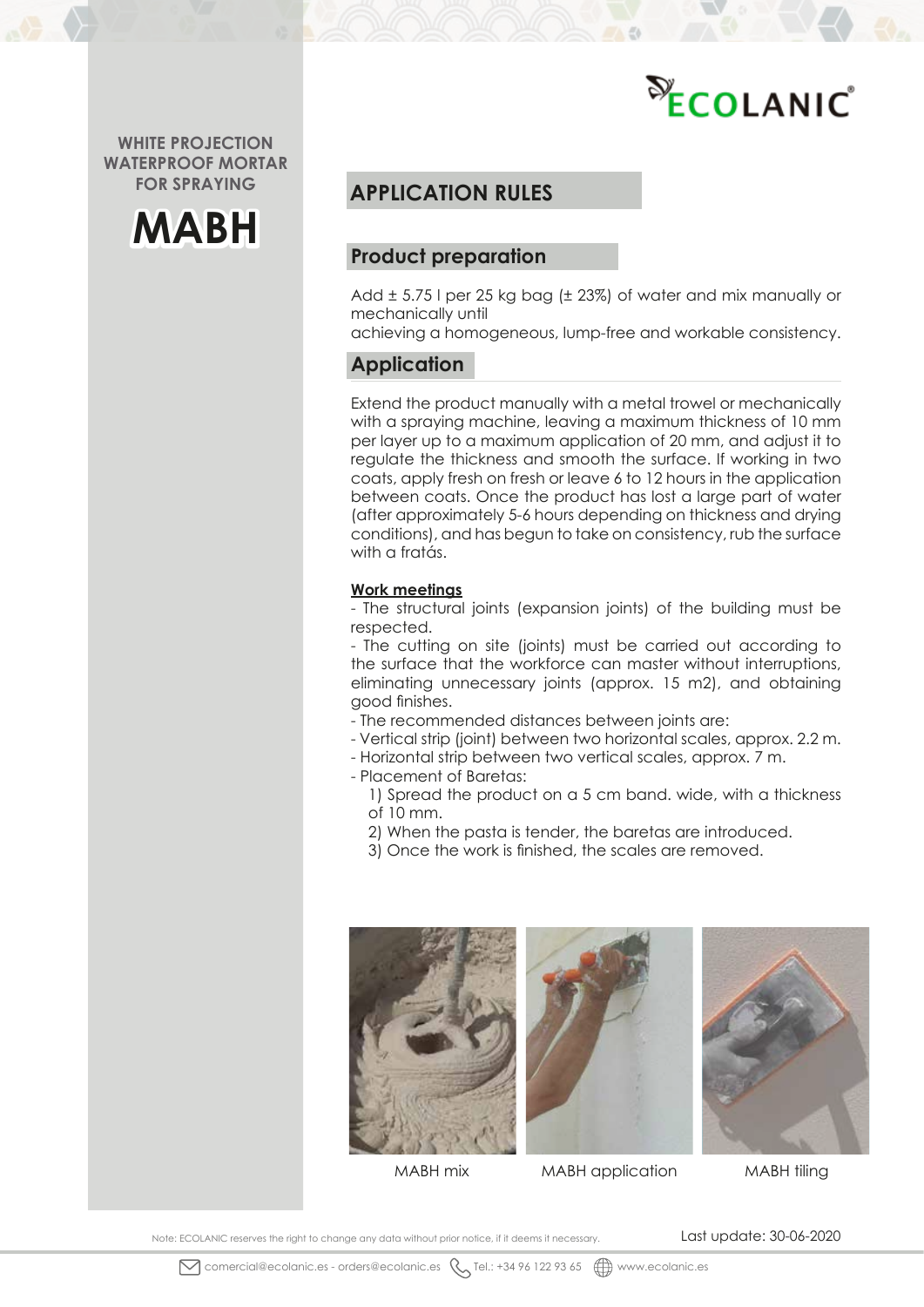



**TECHNICAL DATA** characteristic values

### **Product identification data**

**Apparent density in powder: Apparent density in paste: PH: Solid residue: Appearance: Color: Presentation: Tariff heading:**

 $1,3\pm 0.2$ g/cm<sup>3</sup>  $1,7 \pm 0.2$  g/ cm<sup>3</sup>  $12,0 \pm 0.5$ 100% fine powder white bags of 25 kg 38.16.00.00

## **Application data**

**Mixing water: Minimumthickness: Performance: Application temperature: Workability time: Setting time: Working range:**

± 23% 10 mm 1,4 kg of powder per m² and mm of thickness +5º C y +30º C 60 min 6-8h indoors and outdoors

### **Benefits**

**Compressive strength (EN 998-1: 2010), 28 days:** CS III **Adherence:** ≥ 0.3 MPa **Water vapor permeability:** W2 **Capillary absorption and water permeability:** ≤μ15 **Thermal conductivity:**  $0.67 \text{ W / m} \cdot \text{K}$  (P = 50%) **Reaction to fire:** Class A1 **Apparent density:**  $1.6 \pm 0.1$  g / cm<sup>3</sup> Hardened (test after 28 days)





Note: ECOLANIC reserves the right to change any data without prior notice, if it deems it necessary. Last update: 30-06-2020